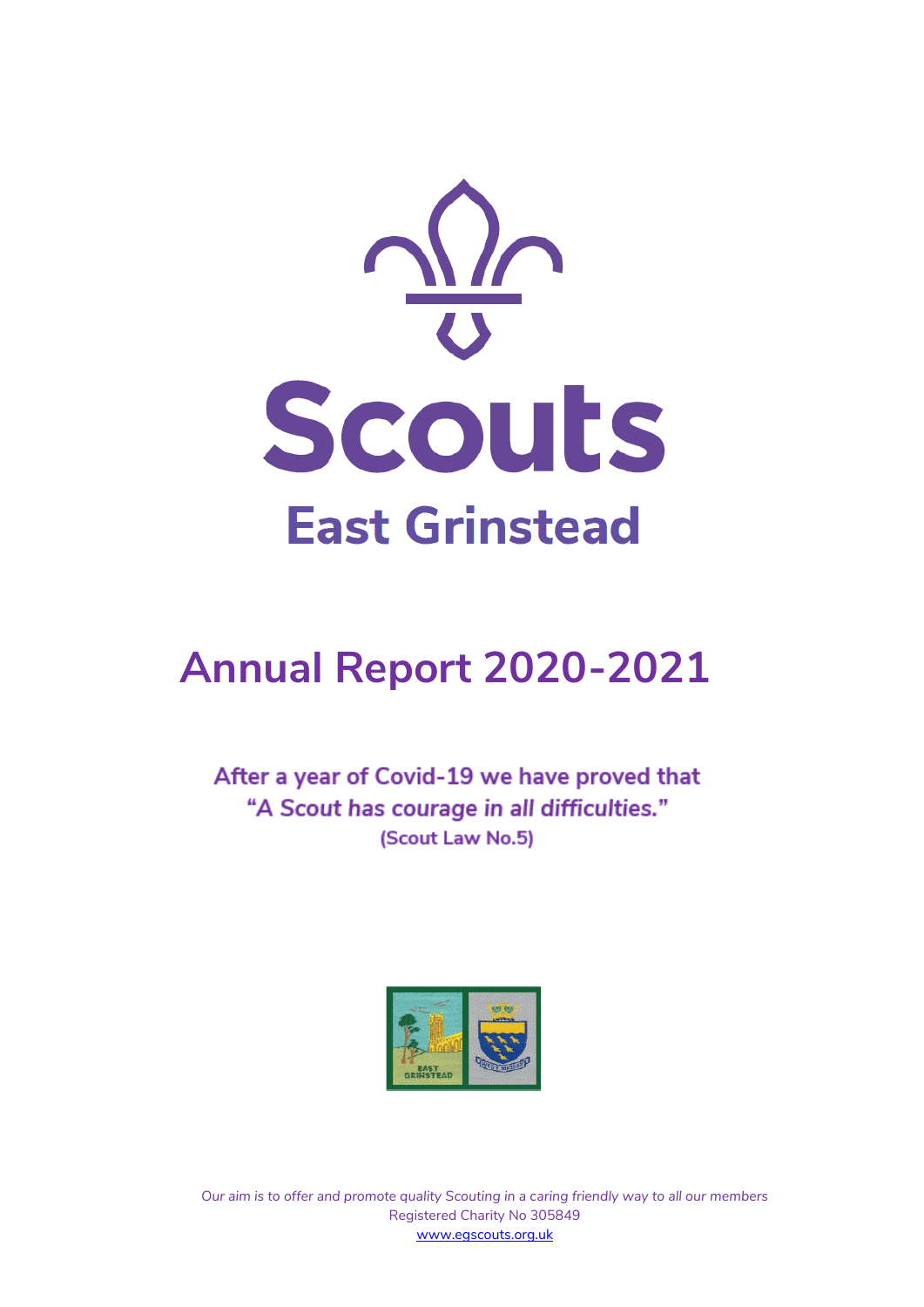## **District Executive Committee**

**Providing active support to the District Commissioner and the Group Executive Committees**

**Once again we find ourselves gathered online for the 91st AGM. At the time of the last meeting we were looking at the future roadmap of getting young people back into face to face Scouting, little did we know how the following months would evolve. Thankfully, many of the Groups and Units have delivered full and varied programs with a mixture of online meetings and risk assessed face to face meetings.** 

**On behalf of the District Scout Council, I would like to convey just how impressed we have been at the varied program that has been delivered in spite of the adversities faced.** 

**As adults and supporters of the movement the resilience and ingenuity displayed by all (not least of all the young people) has been inspiring to witness and I extend our thanks and praise for everything that has taken place over the last year.**

**As you will be aware, Mel stepped down from his role as DC in May, with Robert Sawyer (CC) in as acting DC, but sadly, Mel is not the only member stepping down out of post. Ron Trumpeter has after many years has passed the baton on to Tony Harvey who is new into the role of Chairperson for the Appointments & Advisory Committee. Also from the AAC, we lose another long standing member as Jeff Dyson also steps down as Secretary (among other roles).** 

**There are other members across the district whose circumstances or appointments have changed. Individually their contributions are enormous, but collectively they are immeasurable. We thank them all, for everything they have done for the District,** 

**As we look to the future, we are hopeful that better days lay ahead, we look forward to seeing you in the coming months in person.**

#### **Nick Hills Chairman East Grinstead Scouts**



### **At 6 - 8 years old these are our youngest members**

**An extraordinarily difficult, and hopefully never to be repeated, year for us all. A year when "you're on mute" and "how do I turn my camera on ", and "next slide please " became very much the norm. To each and every single Scouter, supporter, committee member and parents who have been involved in the past year on behalf of us all THANK YOU. You are TRUE HEROES . In a year when our young people needed us more than ever you simply rolled your sleeves up, adapted, exercised your imaginations and got on with it as you always do.**

**A selection of Beavers photos.**







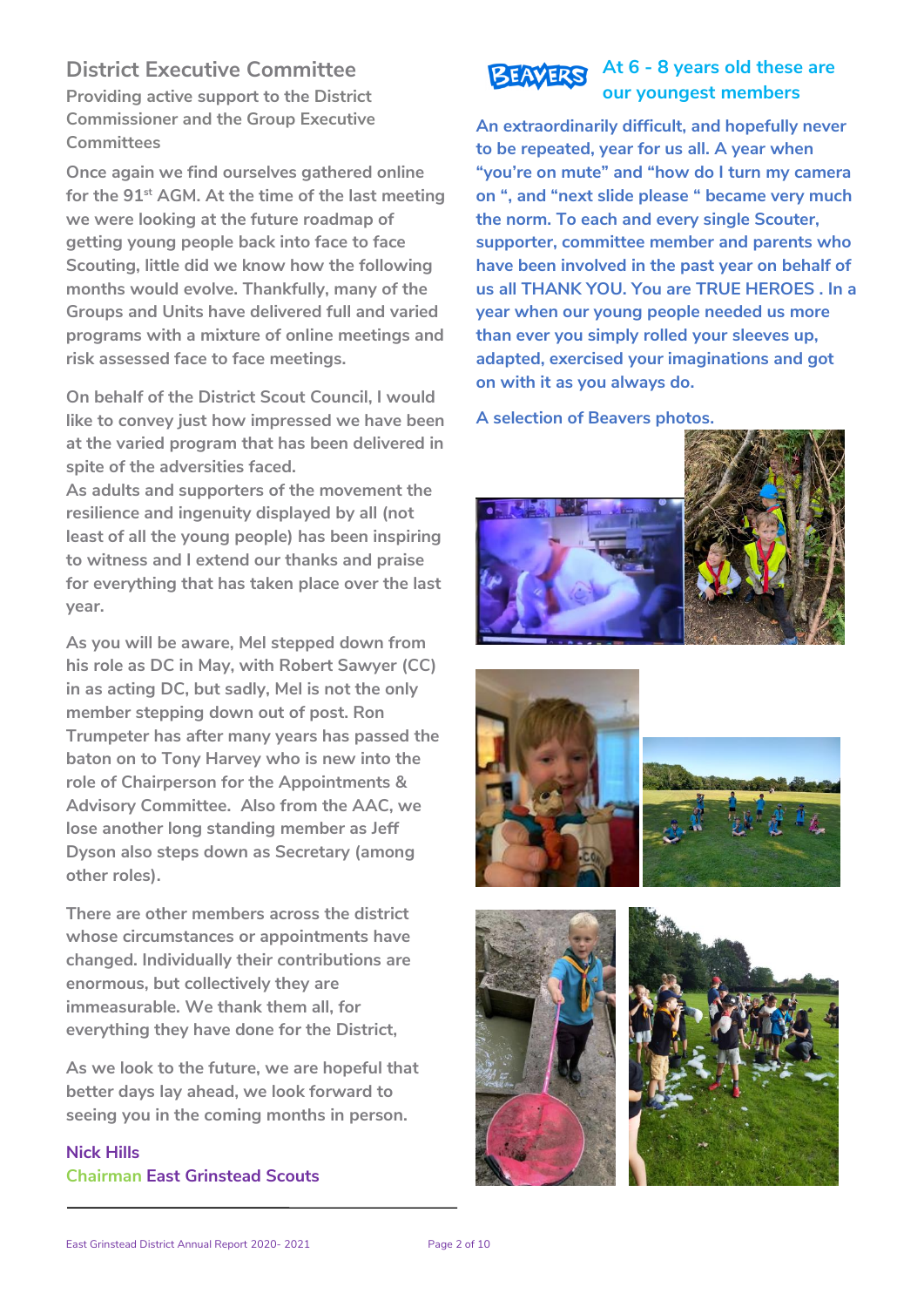

**A selection of Beavers who still managed to work hard and achieve their Bronze Chief Scout awards Henry Drury, Flynn Waddell, Jake** 

**Barson,**

**Mickey McCartney, Henry Win, Alex Marazano, Edward Seccombe, Thomas Stinton, Nora Jacobs, Frank Lincoln, Levi Buckmaster, Harry Whittaker, Kian O'Mahoney, Melissa Freeland, William Wheeler, Lucas Easterfield, Zach Geraghty, Louis Sutton, Ethan Bryant, James Bennett, Aidan Howes, Tristan Cheeseman, Harry Knight, Jude Rogers, Willow Goddings, Lewis Patterson, Donatellla Ferrito, Daisy Crouch, Zac Gaved, Bobby Bush, Drew Lacey**

#### **WHY WE DO IT**

**Thoughts from a Beaver Leader**

**One of my new Beavers said "Beavers is so cool; Wednesday is my favourite day of the week!" Another said "Best day ever" this was from his first Beaver session. Cannot really top them. When you start to wonder if it is worth carrying on with leading Beavers you just have to talk to them and they make you realise why you keep going. From a personal point of view - I started helping when my son was in Beavers - he joined. Explorers in January 2021 and joined the Cub Pack as a young leader at the same time. Having been through one of the hardest years of my life losing my Dad in December- the Beavers kept me going. Knowing how much they need Beavers to have some normality I didn't walk away but stayed where I think I am needed. It has been hard but just seeing the joy, the happiness from a Beaver able to run round a field or build a den or to just be a child outside again is the best.**

**Thank you for contributing- I know how difficult this was to write.**

#### **Open to any Young Person** *cub* **Aged 8 - 10½ A selection of Cub photos**















**A selection of Cubs from across the Packs who achieved their Chief Scout Silver awards**

**Jenson Dunne, Luke Freeman, Tomos Carter, James Downer, Leo Sena, Kezia Hiller, Marcia Skipp, Jowe Churston- Sharp, Eva Jennings, Rogan Weight, Monty Dimmick, Daisy Anderson, Harrison Kennard, Ben Anderson, Sazzy Tetley Briers, Leo Tarry, Harry Pearce, Ernie Gibbs, George Brewer.**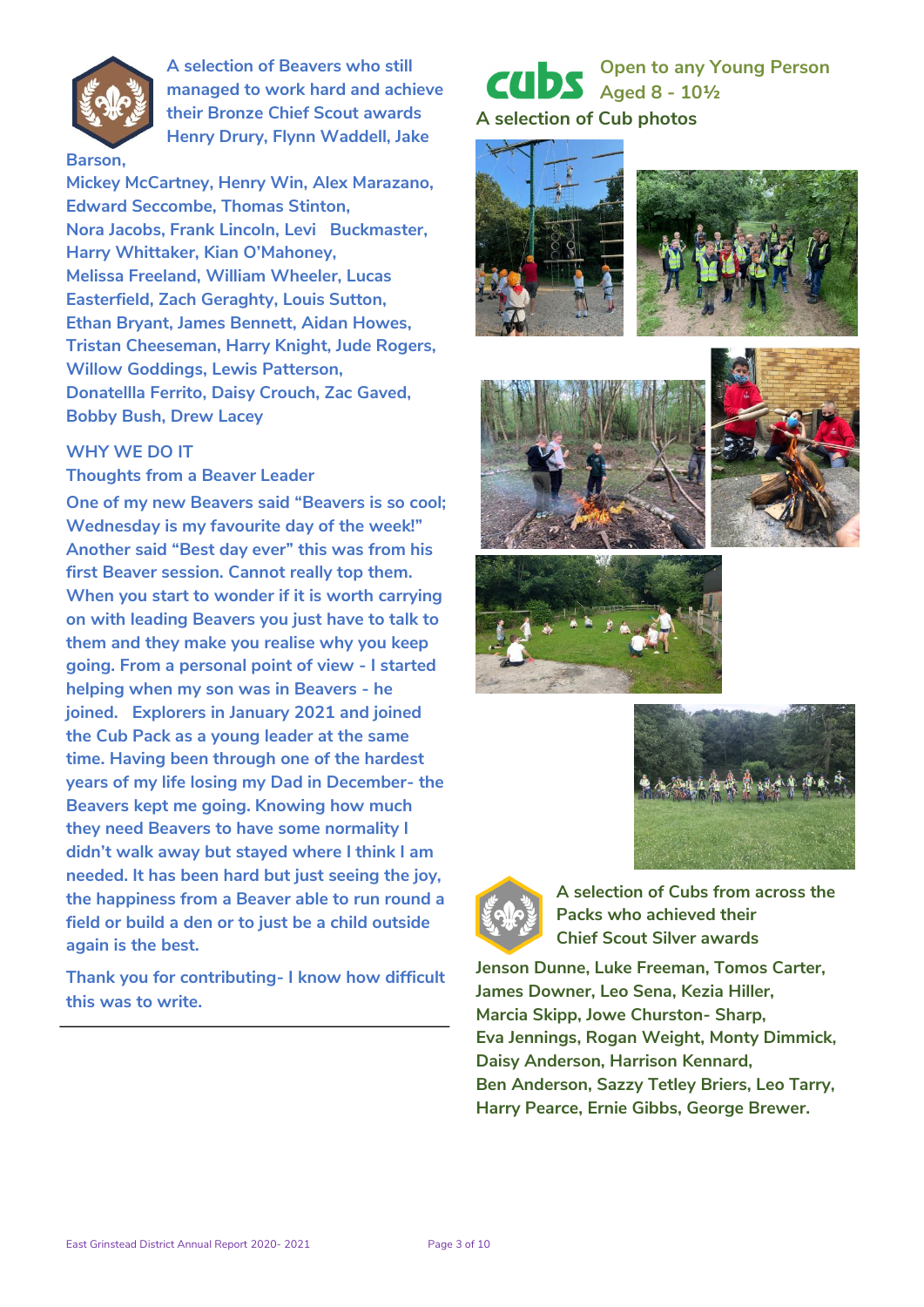#### **WHY WE DO IT**

**Thoughts from a Cub Leader**

**"It is truly impressive how versatile and adaptive the children can be if given the chance. I think from a Leader's perspective and that of the Cubs, it was good to continue Scouting through this time. I know I personally enjoyed these sessions ".**

**In summary and on behalf of your very grateful Group Scout Leaders, your District and County teams SIMPLY THANK YOU- you never gave up, you adapted, lived in the moment, kept going and WE COULDN'T BE PROUDER.**

**Heather L. Furminger ADC Cubs**



**Our Young People aged 10½ to 14**

**Although COVID has made Scouting challenging in the past year, many Troops rose to the challenge using Zoom to keep weekly meeting going, making use of the virtual troop programme plus generating many original ideas to keep the meeting interesting. Once restrictions were being to eased Troops completed their COVID risk assessments allowing face to face Scouting to start again in a safe way. A number of troops took part in the District online pancake evening and St Georges day celebration. I would like to thank all Troop leaders that have provided Scouting throughout this difficult time.**

**Andy Ruxton**

**Assistant District Commissioner - Scouts**

## EXPLORERS

#### **Providing Scouting for the 14 -18 years old**

**Like the vast majority of Scouting in East Grinstead and beyond, the past year of prolonged meeting restrictions has posed enormous challenges for the Explorer Units, leaders, and Explorers alike.**

**Challenges though, that didn't faze the amazing leader teams, who along with the Explorers enabled their Units to thrive in many ways. Adapting straight away to the changing needs, by setting weekly tasks via email, to embracing** 

**the Scouting Zoom revolution, becoming the first generation of on-line 'Zombies'.**

**Virtual became a by word for Scouting, virtual Camps, Christmas pantomimes, escape rooms, quizzes, board games and Emergency Command Centres, they tied knots and tried origami, as well as continuing the core Scouting badges and awards, as best they could. I can't tell you how**



**proud I am of the Units! Many of them also met virtually with the East Grinstead Scout Network in a bake-off evening and joined the rest of the District for the St** 

**Georges day celebrations. With restrictions slowly easing, the future is bright for the Explorers of East Grinstead District**

**Finally, my thanks go to each and every Explorer leader, who made the lives of the young people a little better during lockdown. Also, to my predecessor, Tony Baulch, who stood down and has taken on a new Scouting challenge, we all wish him well with his new role in the District.**

**Peter Few District Explorer Scouts Commissioner**

## network

## **The 18-25-year-olds enjoying their Scouting**

Unfortunately, Scouting rules prevented us getting out and about due to Covid-19 restrictions but it didn't stop us using zoom. We now look forward to getting out enjoying our own programme as well helping others in the next year.



*#YouShape* **helping to get more Young People involved in the way their Scouting is run**

It certainly has been a very different year to normal with the reintroduction (and then easing) of various restrictions that affect how Scouting can be run locally. However, I am pleased to report that I have seen many leaders overcome great challenges with running meetings online and getting back to face-to-face meetings. In such alternating conditions Youth Shaped Scouting has continued to empower young people to have their say, stand up for what they believe in and lead their peers. We are creating an environment where young people can take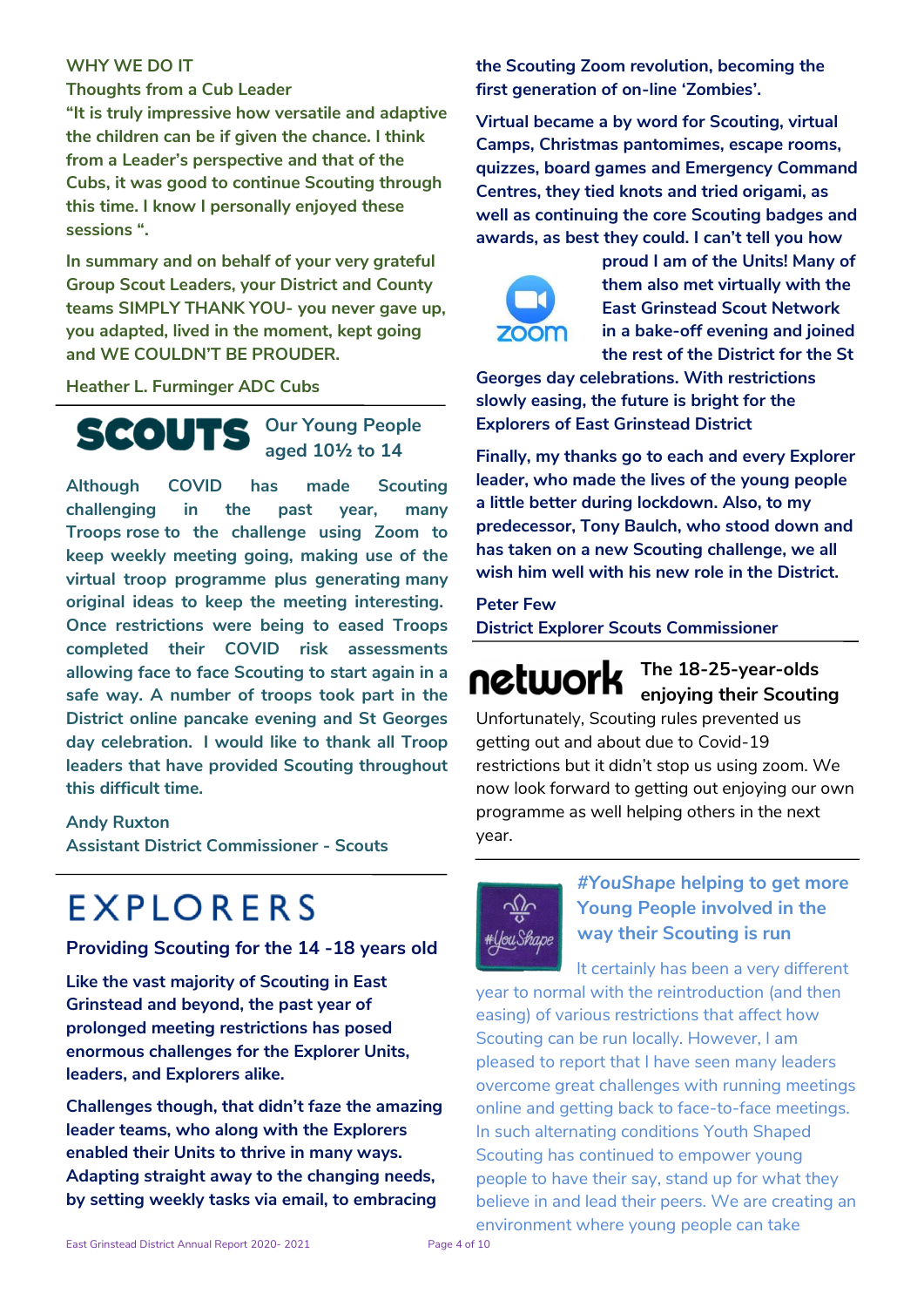chances and learn from their mistakes, putting young people first and giving them the chance to work with their leaders to make a difference in their Scouting journey.

Now, more than ever, is the time to embed these opportunities into all experiences at Scouts and encourage our young people to make the most of them.

Due to the unprecedented restrictions, we experienced in April 2021, for the first time ever



we celebrated St George's Day and renewed our promises online with great success. We were joined by young people & adults from all around the District for this occasion. In the February half term week, we met online with

the Beavers, Cubs, & Scouts for Shrove Tuesday and had some great fun cooking pancakes in the comfort of our own kitchens. There were some fantastic creations and the best bit was that the leaders weren't left with all the washing up! We were joined by over 100 members across all three sections.

There was also a similar online event for Explorers & Network where a bake-off style competition was run for all members & leaders, again with some very creative results.

We are excited for the release of the new YouShape Award that is due to be released in October 2021. After more than a year of consultation with Youth Commissioners, Leaders, young people and other Scouters we hope to be seeing these awards being completed very soon.

If you would like to find out more about how to embed Youth Shaped Scouting into your programme please visit

[https://www.scouts.org.uk/volunteers/running](https://www.scouts.org.uk/volunteers/running-your-section/youth-shaped/)[your-section/youth-shaped/](https://www.scouts.org.uk/volunteers/running-your-section/youth-shaped/) or get in touch at [dyc@egscouts.org.uk](mailto:dyc@egscouts.org.uk)

I would like to finish by thanking Kit O'Callaghan & Lily Graham for their great efforts and support over the last year with our online activities and we look forward to supporting the groups & sections in the District for another year.

**Miles Price District Youth Commissioner (DYC)**



## **Providing additional opportunities for Young People to have fun and learn new skills**

Unfortunately, Covid-19 once again caused the postponement of our larger events.

#### **Grant Hume**

**Assistant District Commissioner - Events**



**Providing Support to East Grinstead District**

**We are very grateful to our Scout Active Support Units (SASU)**

#### **Meridian Active Support Unit**

We currently still have a number of members who help in our role of supporting District and Group activities.

Unfortunately, Covid-19 once again caused the postponement of our usual events but we hope to get back to some form of normality next year.

**Jeff Dyson - Unit Co-ordinator**



## **The Rover Scout Active Support Unit (Rover Crew)**

Similar too many other groups, due to COVID the activities we usually get involved with have not taken place. But with the use of Teams we have kept our monthly

meeting going, which has had the advantage of allowing members further afield to join in, we have managed a Teams BBQ and annual dinner. We are looking forward to providing service to the District in the year ahead.

#### **Andy Ruxton - Rover Crew Mate**



**Providing opportunities for Adults and helpers to gain the information and support they need for their Role** 

Young people across our District have been able to gain valuable *#skills for life* thanks to our brilliant leader teams and new adult volunteers coming forward.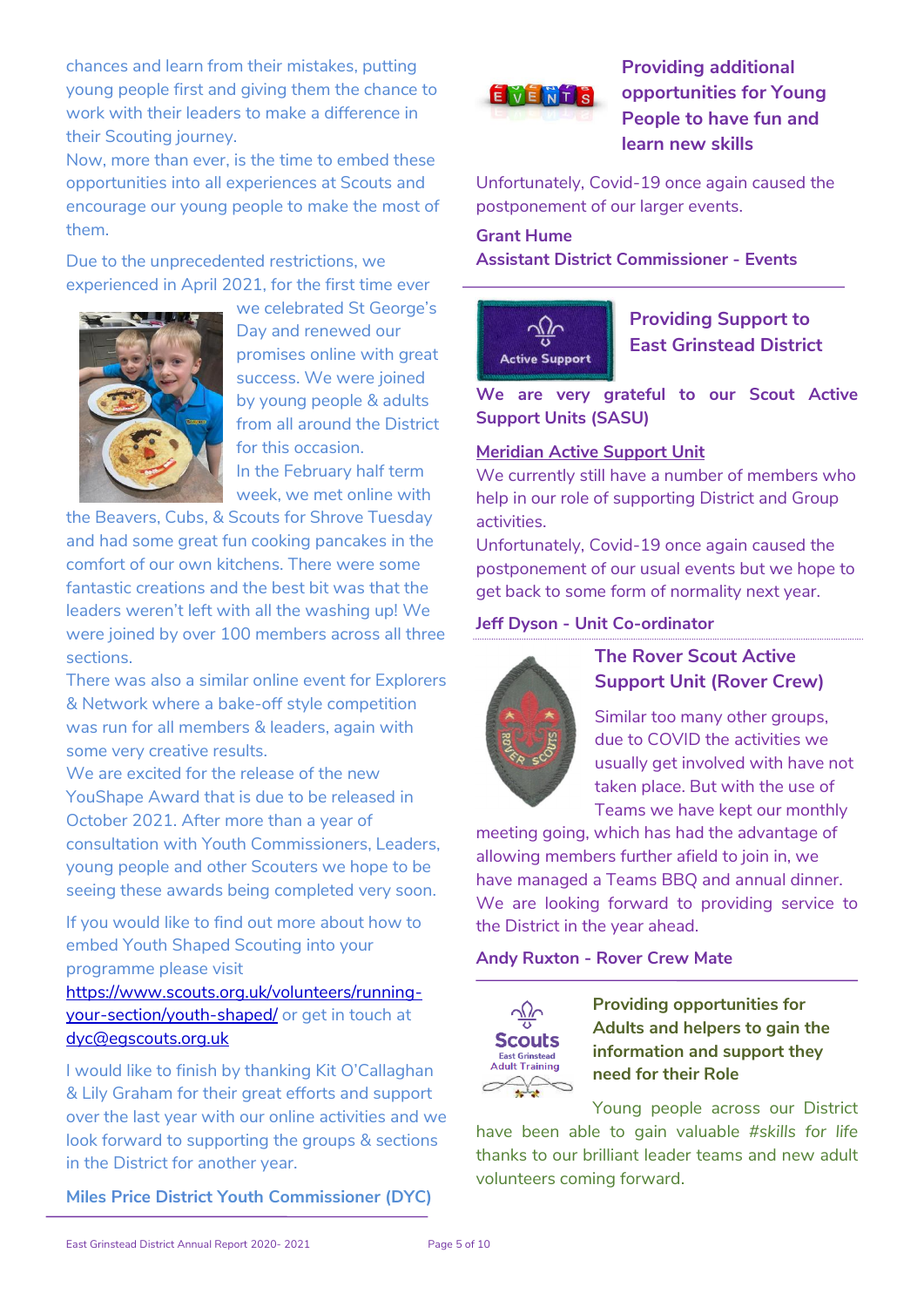The past year has provided many challenges for everyone including the team that provide training. With face to face be stopped training switched to zoom and I'm pleased to say a number of our leaders rose to the challenge of taking part in these sessions

Along with the Zoom sessions there is still the option of workbooks and on-line so it has still been possible to progress with Wood badge training.

Ongoing Learning. We are very grateful for additional training support given to East Grinstead District.

First Aid: Paul Mortimer (Former Paramedic in East Grinstead) has found a way to provide First Response training on-line.

Positive behaviour and Scouting for all Workshops: Led by Suzanne Few (Deputy County Commissioner Diversity) has run these popular Workshops on Zoom helping leaders with ways to combat some of the challenges they face in Scouting from both young people as well as adults.

Although we are currently unable to take part in Nights Away I'm sure when we will see more adults wishing to take out Nights Away Permits so they can lead camps/sleepovers.

We were sorry to hear of Martin Booy passing. Martin has assisted with Permit assessments over the past few years.

I would like to express my thanks to the Appointments Advisory Committee led by Ron Trumpeter assisted by Jeff, Allie, Barbara and Lynda for ensuring new leaders have a better understanding of their role and the commitment to training they are making.

As usual I would like to thank our team District Training advisers most of whom despite having other roles have still found time to carry out validations for the leaders on training

**Sceuts** 

## **First Aid Response We provide the opportunity for everyone working with Young People**

Another year on, sadly due to COVID we were unable to deliver face to face training so this has put all the renewals behind. Scouting has changed everything. There will be a new eighthour course coming into force, however, in the meantime, with the help of Paul who put together an on-line refresher course for those who have attended before and those who are now need a renewal, we are playing catch up to get everyone renewed and up to date.

Some did the St John's course on line while others have done the On-Line Refresher course that Paul put together (and was approved by County), this being classed at Module 10a. We have also put together a session Module 10b to cover the practical side and actually using the AED.

It is good to hear that face-to-face Scouting can resume, so if any section is working on their Emergency Aid badge, please remember, I have the Annies and very happy to come out with the AED. I must say, that Cubs really enjoy using the AED. I have had some really good feedback from Leaders and Parents who had held such evenings before lock down.

What I would say is, carry a **Mask and gloves** in your First Aid Kit **and or pockets**, and do not be afraid to stop and help someone in trouble. Remember the golden rule for **CPR** ....**NO KISSING!!**

I would like to say '**thank you'** to Paul Mortimer our Paramedic Tutor from East Anglia Ambulance Service; for the time he spent putting together the on-line refresher course; and David Matthews our Training Manager for updating Compass and informing me of those who need to renew their  $1^\mathrm{st}$ Response.

**JOHN RAILTON - DISTRICT FIRST AID ADVISER**

**David Matthews District Local Training Manager**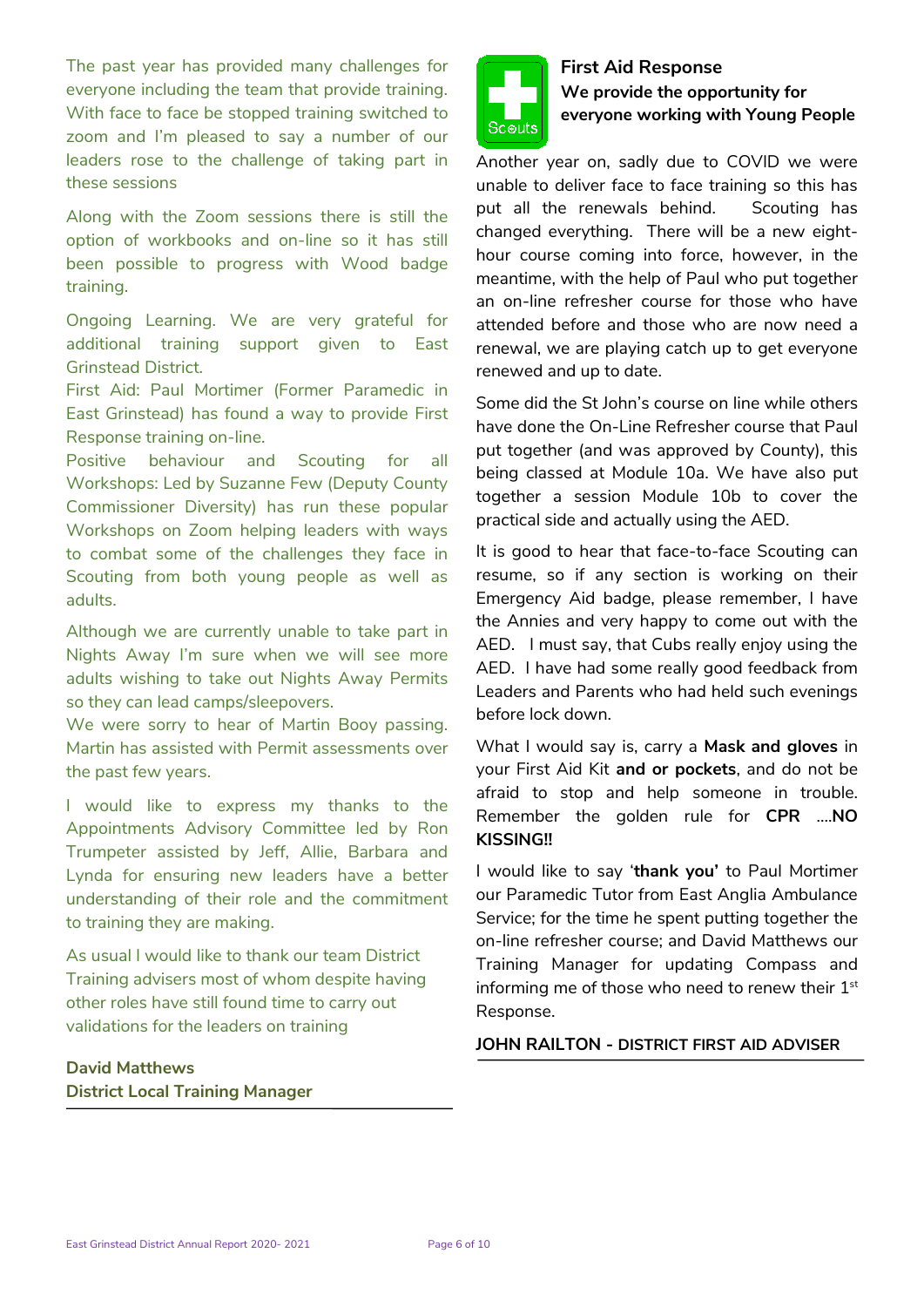

**A system to help parents find Scouting in their area. First introduced by Scout Association and adopted in our District in 2013.**

W2J (Want to Join) is a process set up by Head Quarters some thirteen years ago which of course included 'Training' for the role. Parents log into the Scout site and complete a W2J form. HQ then send it to the designated coordinator for your District, in East Grinstead this has been me since the scheme was set up.

I receive requests either by HQ, through our own web site or quite frequently by our designated telephone line.

Even though we have had the lock down times we have been busy with people wanting to join, not just Beavers but several for the cub, scout and explorer sections. In total I have processed 88 requests and still have a few outstanding who have not replied when I have asked for further information or which night or the week suits you best, or for Beavers a Saturday morning.

Most groups are fantastic at responding when I send through a W2J.

Some new Parents do not understand we are all volunteers, they expect a place immediately. I do politely explain we are not a 'club' and we do have waiting lists some longer than others.

How can you help me? Firstly, let me know if you have any changes in the group, who I should be sending the W2J's to. Some Groups have one person looking after the waiting lists for all the sections, which doesn't work particularly well. While others, I send directly to the section Leader and this I must say is where the system works best. Give me some idea on a regular basis how long your waiting list is and if you have changed your meeting days or times. That way I can answer the Parents questions before sending their details to you. Once you have made contact with the family, please let me know, so that I can close my file, keeping within the GDPR guidelines.

I am working to the way that HQ expect and try to respond to Parents within a 48-hour window.

I would like to finish my report by saying 'thank you' to those Leaders who really engage with W2J, you know who you are and long may you have full sections and long waiting lists.

#### **Lynda Railton – Want to Join Co-ordinator**



## **Did Covid put paid to Scouting in East Grinstead???** Not a chance

We have a fantastic team of adult volunteers who have made sure that young people have been able to continue their Scouting journey. Scout headquarters followed the UK youth guidelines and introduced a Red, Amber, Yellow, Green system.

Red meant no face-to-face Scouting so weekly meetings went ahead on Zoom with some very cleaver, interesting and new ideas taking place. Who would have though you could have a virtual camp.

Red also prevented all adult only, Scout Network Units and Scout Active Support Units (SASU) from meeting as well as all the usual Group and District events from taking place.



When we moved to Amber limited outdoor only Scouting was permitted but still prevented the Network and SASU meeting. This change required Risk Assessments to be produced by the Scout Groups and approved by the Scout District. Unfortunately, no nights away were permitted

This was a new experience for our volunteers with the Section Leaders needing to provide covid safe program Risk Assessment, their Executive Committees having to check and approve it as well as create a Group Covid Action plan.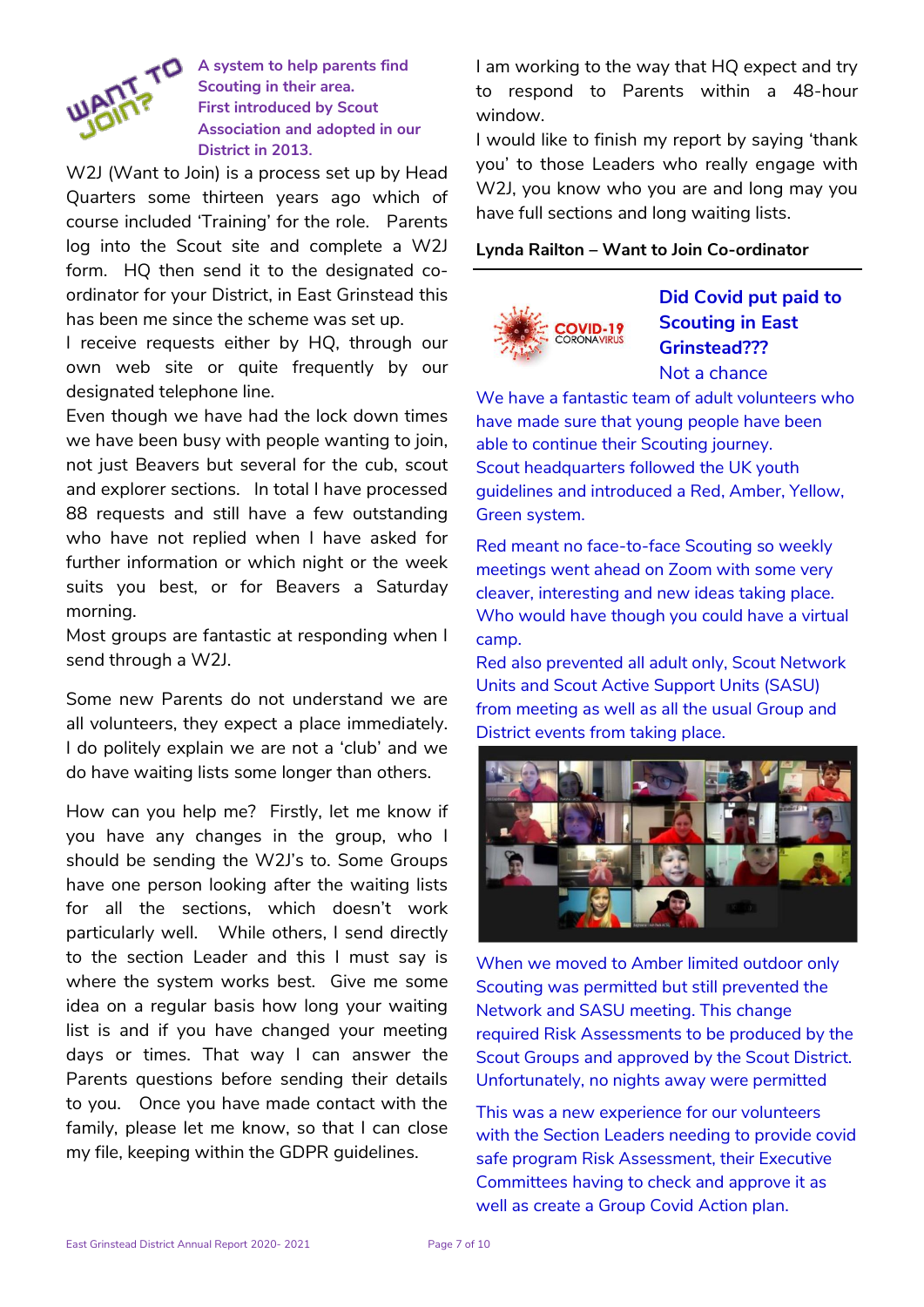Scouting next move was to surprise us when they introduced a new Amber+ which then allowed for meetings with limited numbers indoor. This change meant where a Scout Group have their own HQ the Executive committee needing to provide a Covid safe building for the section to use. Scout Groups renting buildings needed to get to a Covid risk assessment from the owners and creating their own Covid risk assessment.

By the time of writing, we have now moved to Yellow with unlimited numbers indoor and outdoor with some nights away permitted and the adult sections able to meet.

At every change the Scout Groups needed to update their risk assessment and reissue it for approval.



Peter and David had the task of reviewing and approving the risk assessments for the

#### **District**

We would like to thank the Groups for their time in producing and updating these and for their patience with us when we had the difficult task of reviewed and approved them

Peter Smith and David Matthews District Risk Assessment Reviewers

### **The Last word (As always) comes from our District Commissioner**

Well what a year of Scouting ! When I look back at the Annual report of last year, we had just stopped Face to Face Scouting and were all contemplating what it would mean to Scouting. I am pleased to say that as scouting does, the fantastic leaders we have in the district powered on and delivered an absolutely fantastic range of virtual events for our members – Thank You, the number of parents who commented to me that Scouting was their child's favourite time of the week shows that what you have achieved over the year was special. I would ask every leader just to take a moment to reflect on this and understand what it means.

As I write this year's report, we are just coming out of restrictions and Nights Away Experiences have just restarted. Despite lots of challenges, Scouting in East Grinsted has survived, yes our

numbers are down by an estimated 20% (which is in line with what Scouting has seen Nationally), but as the sections started to open up, the numbers, particularly in the Younger Sections, are bouncing back.

One of the biggest challenges that we all faced as we worked to get the sections back to Face to Face Scouting in a Covid Safe environment, was

the need to get into place Risk Assessments, for all of us this was a task that needed to be done to comply with the Scout



Association guidelines. No sooner had we sorted the Risk Assessments for one Status, the rules changed and we needed to change the Risk Assessment !

I know that this caused a lot of discussion in the district and thank you to all for working through this, at the time of writing, I am not aware of any Covid related incident that has been sourced back to Scouts Meeting, which I suggest shows that the measures put in place helped all to meet in a safe and secure environment – Thank you. Before I move on from this, I would like to thank David Mathews and Peter Smith for the hours they have spent on the Covid Risk Assessments, at last count I believe that this was in excess of 75 individual submissions.

Much of the Scouting for the year was, as we all know, Online and On Screen, I have been astounded by the innovation of leaders and the



program ideas, commitment and drive to keep Scouting connecting the Young People. Who knew that "Pizza in a Mug" existed ! One of the highlights of my own online Scouting was the district

"Pancake Event" with in excess of 60 members all cooking and flipping pancakes at home at the same time, thank you to the District Youth Commissioners for putting this event together. I know this was the easiest clean up of any Scout Cooking evening that I have been involved in, I am not so sure all the parents felt the same.

This year is, as most will be aware, my  $5<sup>th</sup>$  year in the role and I have decided to stand down at the end of my term and give the opportunity for someone else to pick up the baton to take the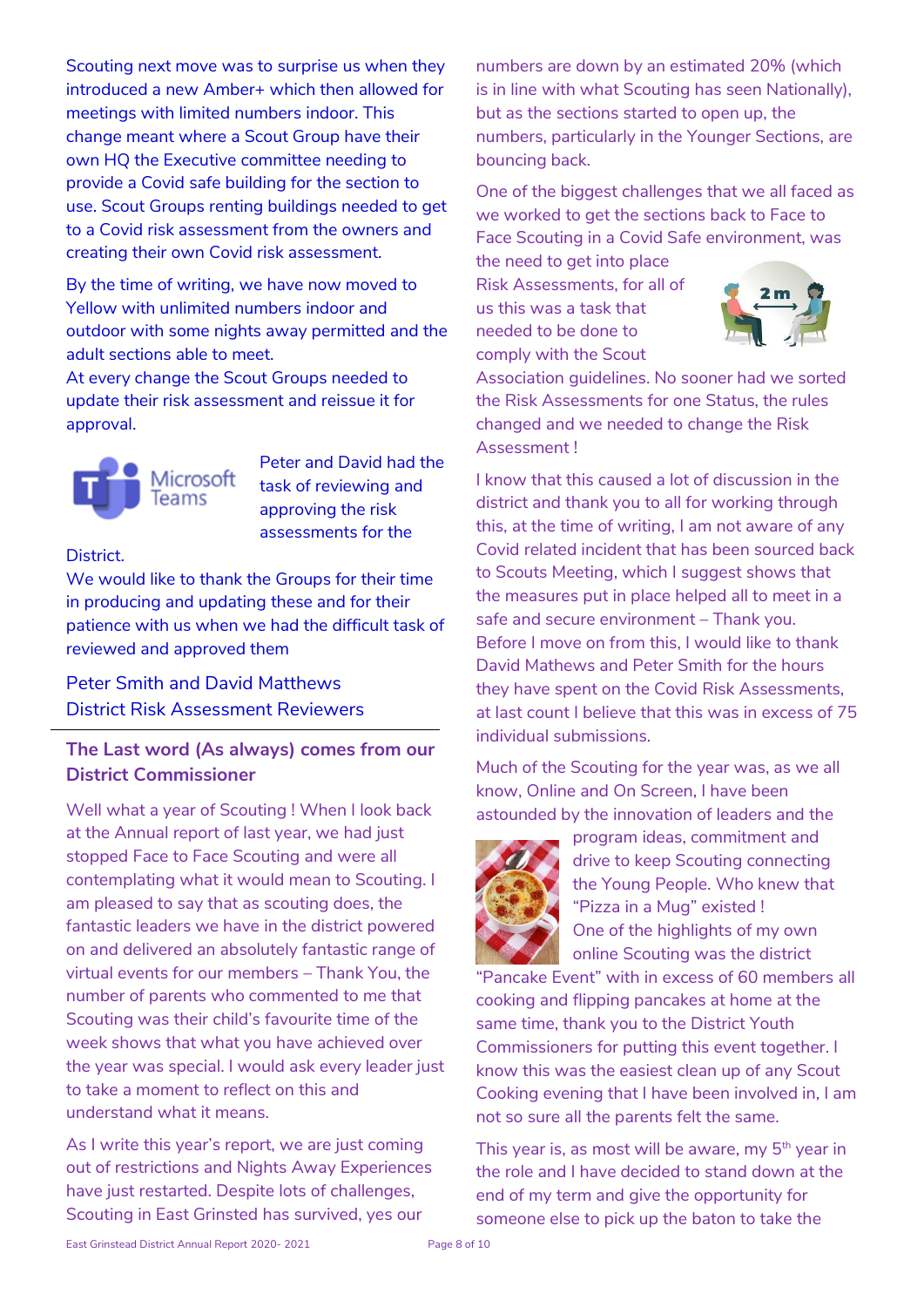district forward. The role has been challenging at times but I have enjoyed the time as District Commissioner. This will not be my last role in Scouting and I am considering how I can get back to a role where I can work closer with the young people.

So, as I sign off my last report as DC, all that remains is for me to say a big thank you to the GSL's and the district team who, as ever, continue to do much in the district to keep the governance of Scouting on track and I look forward to seeing you in some new role in the future.

#### **Mel Fletcher - District Commissioner**



#### **Scouting Through Lockdown**

By Aelwen Lavictoire Executive member Copthorne Scout Group

In March 2020 the whole country stood still, Coronavirus arrived; it was making us ill. Shops, offices and schools - all had to be shut. No longer could the Scouts go along to their hut. No dancing, no swimming, no football, or gym, The chances to meet friends, increasingly slim. Boris was saying "stay home everyone." "No more going out, no more having fun."

Children who loved to go out and to play,

Now had to stay in for day after day.

The parents all wondered; what could be done, To allow their bored youngsters to still have some fun?

To see all their friends, and still get to share news, To be creative and work hard for the badges they choose.

Then came the answer; they were always prepared. The unmentioned heroes who continually cared.

Scout Leaders weren't phased by this new way of life,

They changed and adapted to this medical strife. Wide games and gang shows were all put on hold, But the show would go on, the youngsters were told. A knock on the door - who could it be?

A jolly Scout Leader with an activity bag for me! Full of crafts and chocolate and fun things for us all. Scouts would still go on with a lively Zoom call. Scavenger hunts all over the house,

The excitement of Scouts with the click of a mouse. An RNLI visit, a reptile or two -

Great things to do when we can't get to the zoo! Making pizzas in mugs and carving from soap, Quizzes, Lego and catch-ups that helped us all cope. Maybe we couldn't camp out with our friends,

But logged on in our dens, the fun never ends.

Looking back, this pandemic will be one to remember…

For Scout Leaders who made it fun for every Scout member.

With challenging activities, you really impressed - Scout Leaders of Copthorne you really are the best!